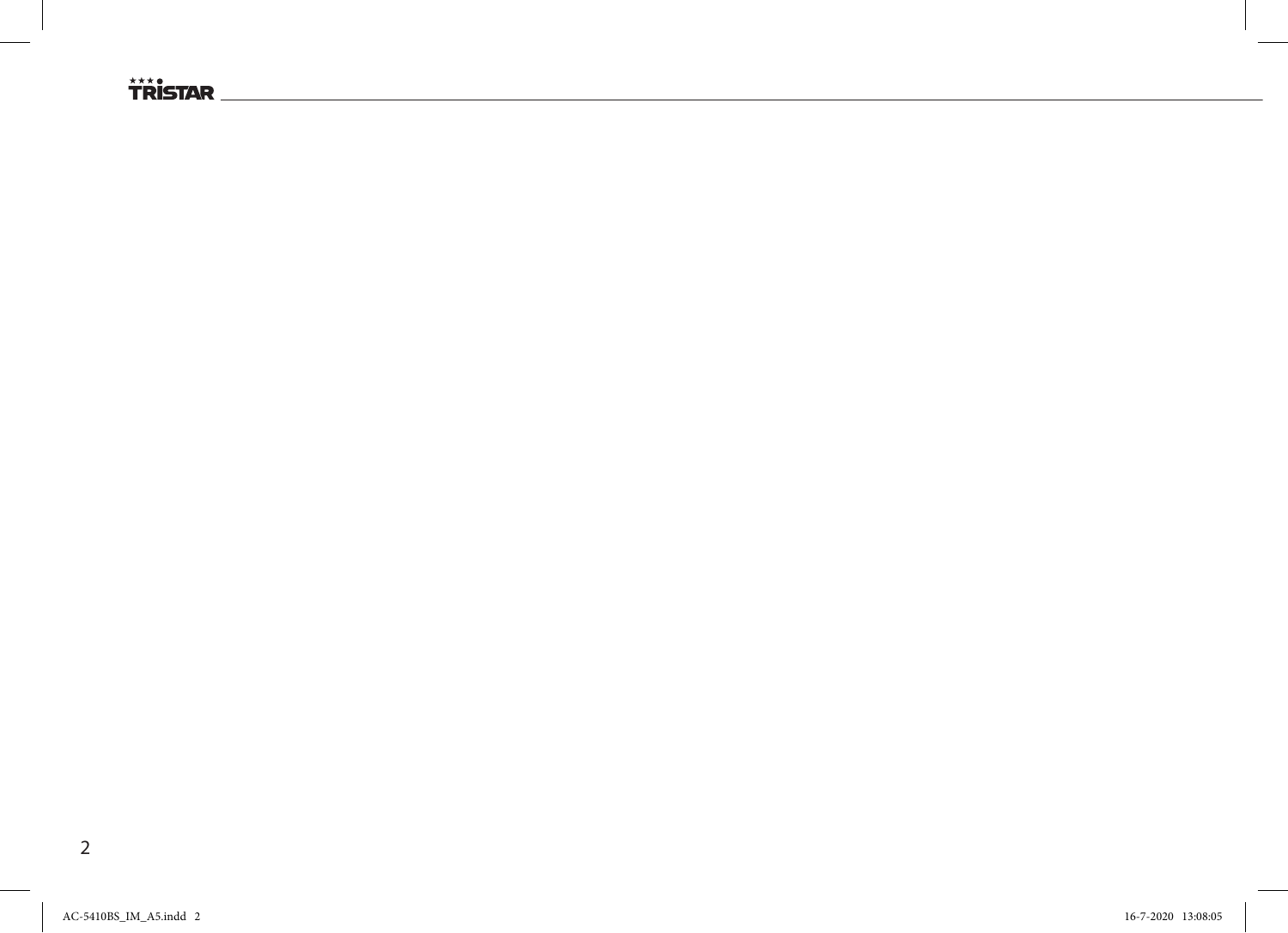**EN**

### **SAFETY WARNINGS**

- When using the unit, please observe the following safety precautions.
- This appliance can be used by children aged from 8 years and above and persons with reduced physical, sensory or mental capabilities or lack of experience and knowledge if they have been given supervision or instruction concerning use of the appliance in a safe way and understand the hazards involved.
- Cleaning and user maintenance shall not be made by children without supervision.
- Children shall not play with the appliance.
- $\cdot$  Unplug the power supply cord before cleaning or storage.
- Do not submerge the unit in water, or place the unit close to water.
- Do not put the unit close to heat-generating devices or near flammable and dangerous materials.
- Never put your fingers or objects into the intake or discharge ducts.
- Do not sit or stand on the unit.
- Discard water that has collected in the tank as required.
- Do not operate the dehumidifier in a closed area such as inside a closet, as it may cause a fire.
- Install drain piping at a downhill grade to make sure that condensed water can be drained continuously.
- If the power supply cord is damaged it must be replaced by the manufacture or a qualified service agent.

# **PARTS DESCRIPTION**

### **Unit**

- 1. Front shell
- 2. Outlet 3. Handle
- 4. Control Panel
- 5. Filter box
- 6. Back shell
- 7. Tank
- 8. Rubber feet
- 9. Supply cord

### **Display**

- 1. Water full led
- 2. Comp led
- 3. Defrost led
- 4. Timer led
- 5. Digit display
- 6. Power button
- 7. Down button
- 8. Up button
- 9. Timer button



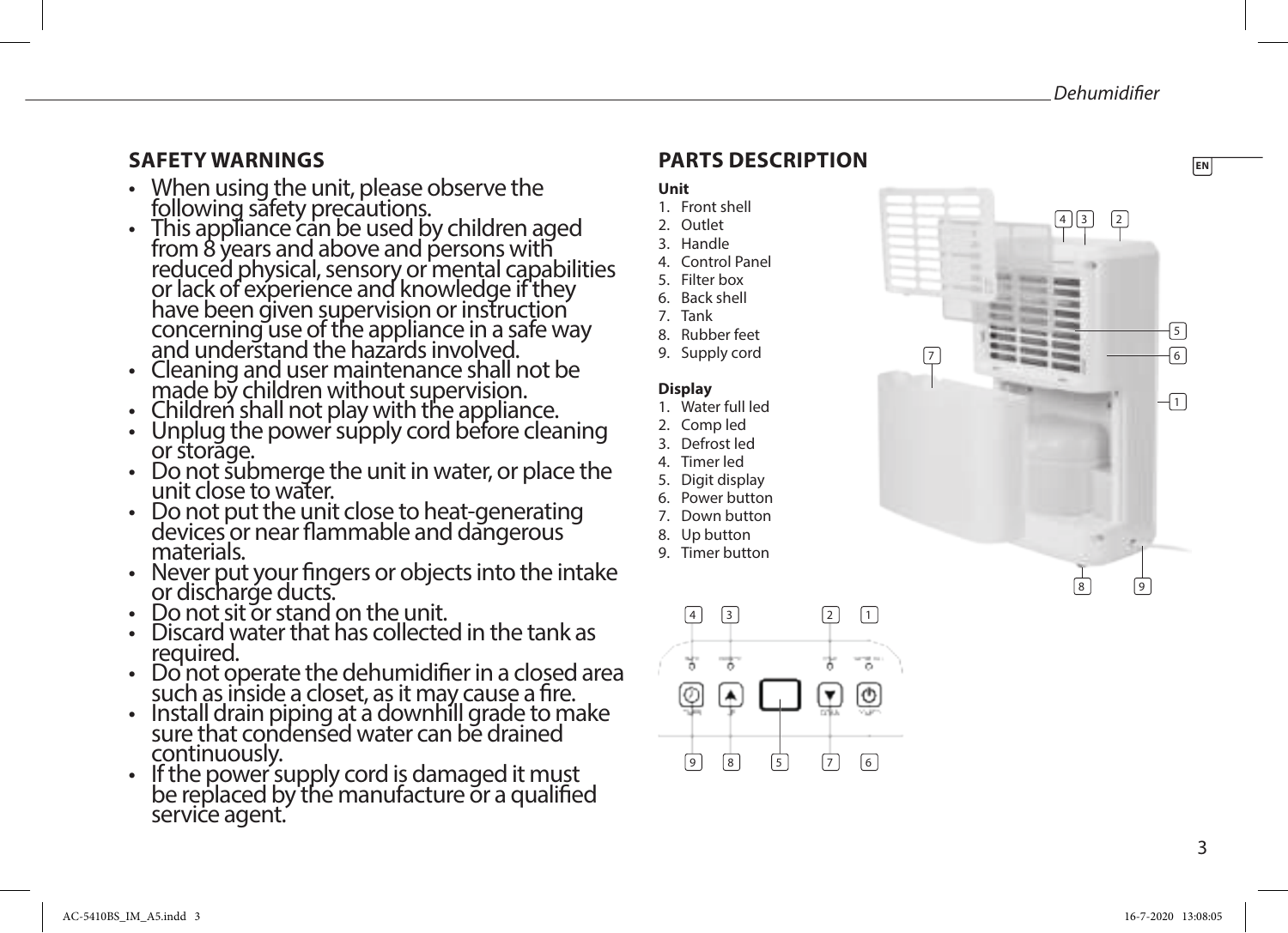## **TRISTAR** Instruction manual

### **The digit display features 3 functions:**

1. It will indicate the humidity that is selected.

2. When using the timer it will display the selected hours.

When the environment humidity is lower than 35% it will show "LO", when it is higher than 95% it will show "HI"

## **BEFORE THE FIRST USE**

- Take the appliance and accessories out the box. Remove the stickers, protective foil or plastic from the device.
- Before using your appliance for the first time, wipe off all removable parts with a damp cloth. Never use abrasive products.
- Place the device on a flat stable surface and ensure a minimum of 20 cm. free space around the device. This device is not suitable for installation in a cabinet or for outside use.



• Put the power cable into the socket. (Note: Make sure the voltage which is indicated on the device matches the local voltage before connecting the device. Voltage 220V~240V 50/60Hz)



- 1. Open the inlet grill (1)
- 2. Remove the air filter (2) from the dehumidifier
- 3. Remove the plastic bag of the carbon filter (3)
- 4. Place the carbon filter (3) in the dehumidifier
- 5. Place the air filter (2) in the dehumidifier
- 6. Close the inlet grill (1)

## **OPERATION**

• Press the Power button once to start operation. Press it again to stop operation.

### **Draining the collected water**

When the drainage tank is full, the tank full indicator light will turn on, the operation will stop automatically and the buzzer will beep 15 times to alert the user, that the water need to be emptied from the drainage tank.

### **Emptying the Drainage Tank**

1. Lightly press on the sides of the tank with both hands and pull the tank out gently.



2. Discard the collected water

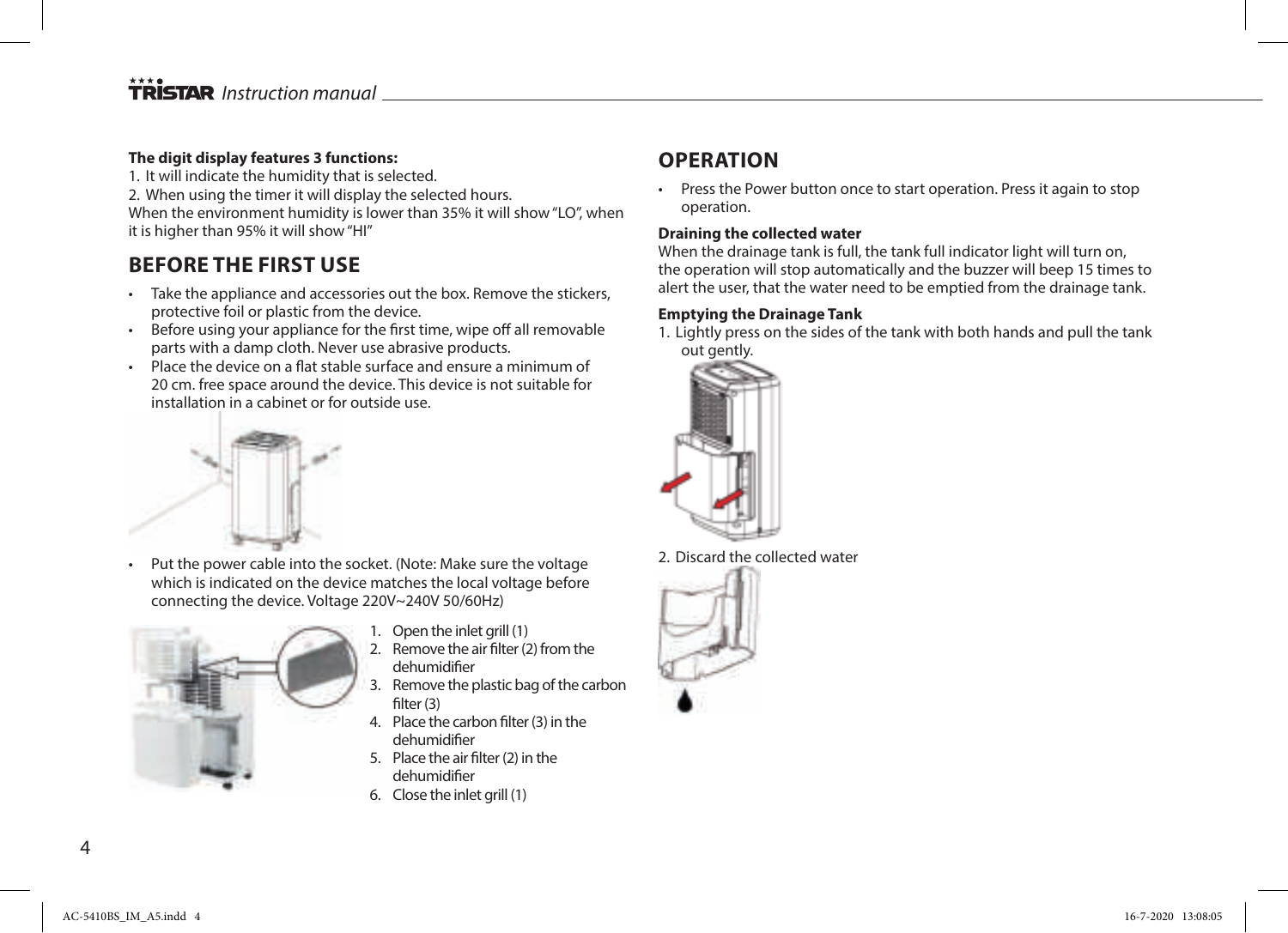• Do not remove the float from the water tank. The water full sensor will no longer be able to detect the water level correctly without the float and water may leak from the water tank.



- If the drainage tank is dirty, wash it with cold or lukewarm water. Do not use detergent, scouring pads, chemically treated dust cloths, gasoline, benzene, thinner, or other solvents, as these can scratch and damage the tank and cause water leakage.
- When replacing the drainage tank, press the tank firmly into place with both hands. If the tank is not positioned properly, the "TANK FULL" sensor will be activated, and the dehumidifier will not operate.



## **CLEANING AND MAINTENANCE**

- Wipe it with a soft damp cloth.
- Open the inlet grill firstly and remove the air filter









### **Continuous Water Drainage**

The unit features a continuous drainage port. Using a plastic pipe (with an inner diameter of 10mm). Take out the water tank and put the drainpipe over the water outlet of the unit. Put the water tank back in place and guide the drainpipe through the hole of the water tank. The water in the drainage tank can be continuously drained out from the continuous port on the unit.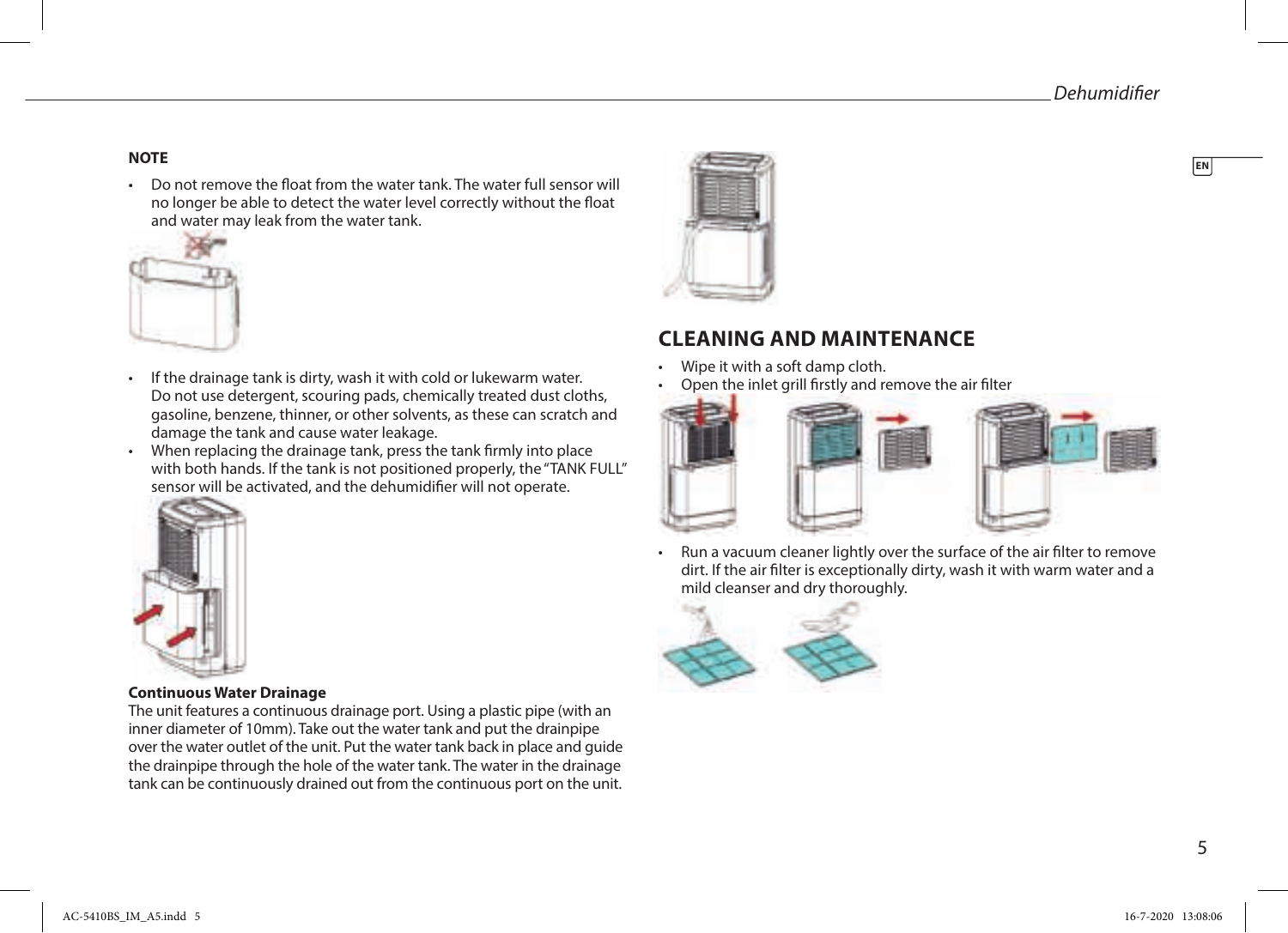## **TRISTAR** Instruction manual

• Insert the filter into the grill smoothly, and place the inlet grill into right place.



## **STORING THE DEHUMIDIFIER**

When the unit is not being used for a long period of time and you want to store it note the following steps:

- 1. Empty any water left in the drainage tank.
- 2. Fold up the power supply cord and put it in the water tank.
- 3. Clean the air filter
- 4. Discard in a cool and dry place .

### **TROUBLESHOOTING**

If a condition listed below occurs, please check the following items before calling customer service.

| Problem                                          | <b>Possible Cause</b>                                         | <b>Solution</b>                                                         |
|--------------------------------------------------|---------------------------------------------------------------|-------------------------------------------------------------------------|
| The unit<br>doesn't operate                      | Is the temperature of<br>the room above 35°C or<br>below 5°C? | The protection device is activated<br>and the unit cannot be started.   |
| The<br>dehumidifying<br>function<br>doesn't work | Is the air filter clogged?                                    | Clean the air filter as instructed<br>under "Cleaning and maintenance". |
|                                                  | Is the intake duct<br>or discharge duct<br>obstructed?        |                                                                         |
|                                                  |                                                               | Remove the obstruction from the<br>discharge duct or intake duct.       |
| No air is<br>discharged                          | Is the air filter clogged?                                    | Clean the air filter as instructed<br>under "Cleaning and maintenance". |

| Problem               | <b>Possible Cause</b>              | <b>Solution</b>                                                         |
|-----------------------|------------------------------------|-------------------------------------------------------------------------|
| Operation is<br>noisy | Is the unit tilted or<br>unsteady? | Move the unit to a stable, sturdy<br>location.                          |
|                       | Is the air filter clogged?         | Clean the air filter as instructed<br>under "Cleaning and maintenance". |
| E1 Code               | Pipe temperature<br>sensor failed  | Replace pipe temperature sensor                                         |

### **GUARANTEE**

- This product is guaranteed for 24 months granted. Your warranty is valid if the product is used in accordance to the instructions and for the purpose for which it was created. In addition, the original purchase (invoice, sales slip or receipt) is to be submitted with the date of purchase, the name of the retailer and the item number of the product.
- For the detailed warranty conditions, please refer to our service website: www.tristar.eu

### **GUIDELINES FOR PROTECTION OF THE ENVIRONMENT**

This appliance should not be put into the domestic garbage at the end of its durability, but must be offered at a central point for the recycling of electric and electronic domestic appliances. This symbol on the appliance, instruction manual and packaging puts your attention to this important issue. The materials used in this appliance can be recycled. By recycling of used domestic appliances you contribute an important push to the protection of our environment. Ask your local authorities for information regarding the point of recollection.